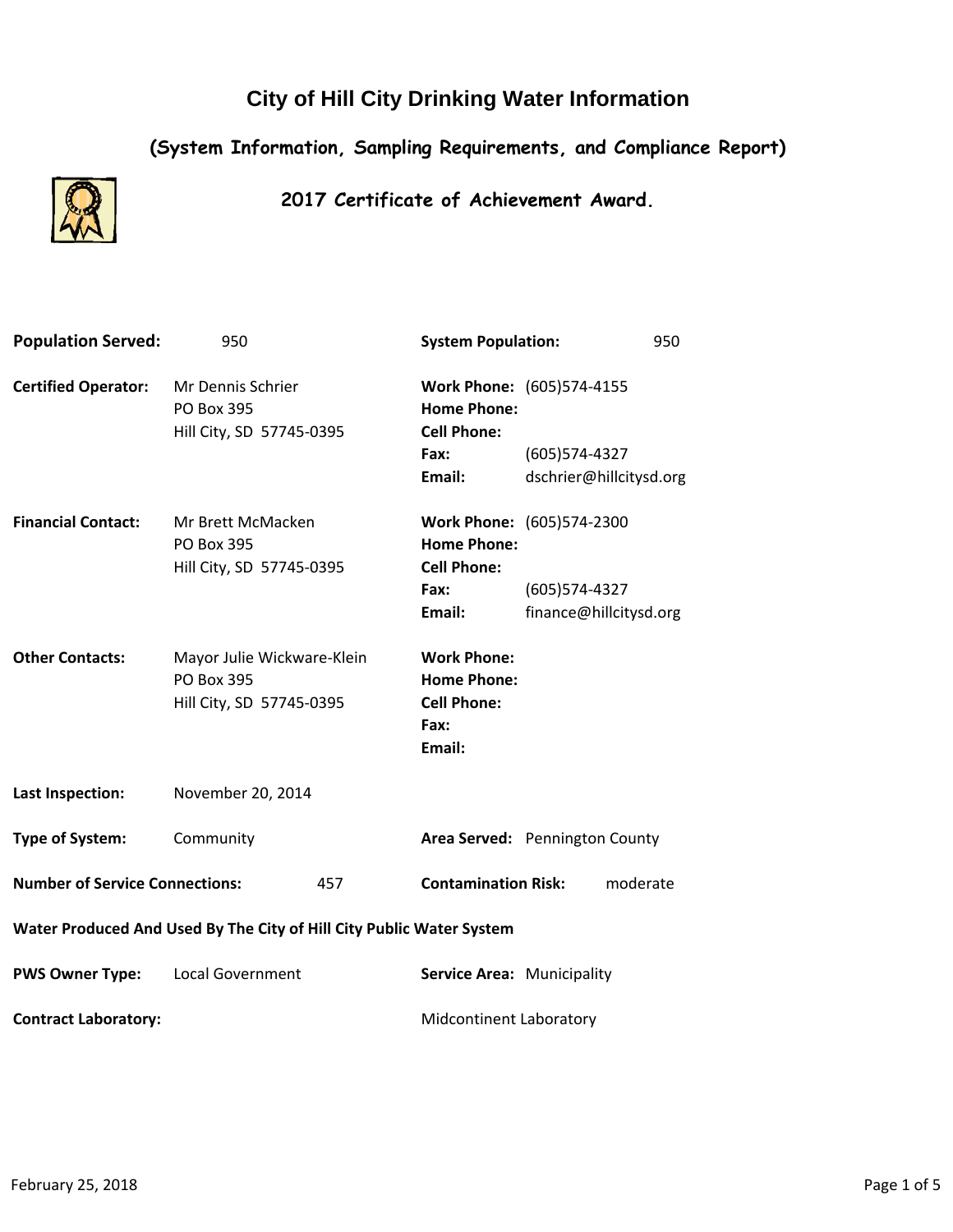## **Monitoring/Reporting - Entry Point**

**City of Hill City EPA ID: 0159**

#### SAMPLING

Entry point: Treat Site - Well #4

Due Waivers Last Next Inorganic Chemicals A. Antimony The Real Press Contract Contract A. Antimony B. Arsenic **No. 1 Container Triennially No.** No. C. Barium **C. Barium Property Every nine years Yes** D. Beryllium **I** Every nine years **Yes** E. Cadmium **I** Every nine years **Yes** F. Chromium **F. Chromium Property Every nine years Yes** G. Cyanide **Vester Strategies According to the Vester Strategies** H. Fluoride No. 2014 I. Mercury **Conserve Access Yes** Nov-14 J. Nickel Yes Every nine years K. Selenium **In Lattery Reserve Institute Contract Contract Press** L. Thallium  $\vert$  Every nine years  $\vert$  Yes Radiological Chemicals **Every six years** N/A VOC Chemicals **No 2017 No** 2017 SOC Chemicals A. Method 515.1 **No. I** Triennially **No.** B. Method 524 **No** Triennially **No** C. Method 525 **No** Triennially **No** D. Method 531.1 **No.** Triennially **No.** E. Method 547 **No. 1. Triennially No.** No. F. Method 548 **No. 1. Triennially** No. G. Method 549 | Triennially | No Nitrate **Nitrate N/A** Nitrite **Nitrice Nitrice Nitrice Nitrice Nitrice** Nitrice Nitrice Nitrice Nitrice Nitrice Nitrice Nitrice Nitrice **Notes** Sep-17 Nov-14 State-wide waiver This system fluoridates Nov-14 Sep-17 Sep-17 Sep-17 Sep-17 Sep-17 Sep-17 Sep-17 Sep-17 Nov-14 Nov-14 Sep-17 Nov-14 Oct-17 Nov-14 Nov-14 Nov-14 **Triennially Triennially Triennially Triennially** Every six years 5 **Quarterly Triennially Triennially** Sampling **Triennially** 6 2 3 4 Chemical Frequency **Triennially** 1 Taken

**(These values are calculated from available data. Check correspondence for verification.)**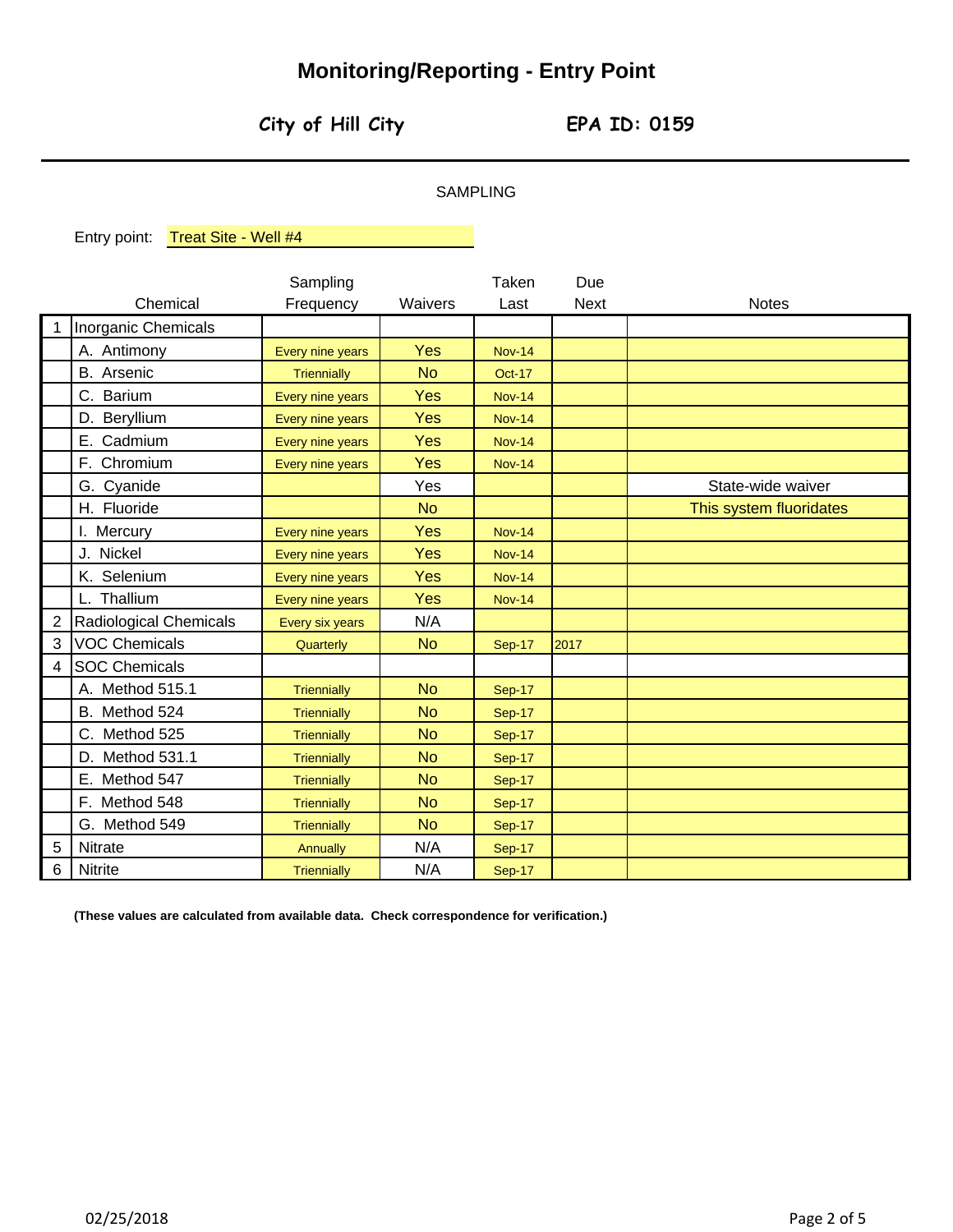# **Monitoring/Reporting - Entry Point**

**City of Hill City EPA ID: 0159**

### SAMPLING

Entry point: Treat Site - Well #1a

|                |                        | Sampling           |            | Taken         | Due         |                         |
|----------------|------------------------|--------------------|------------|---------------|-------------|-------------------------|
|                | Chemical               | Frequency          | Waivers    | Last          | <b>Next</b> | <b>Notes</b>            |
| 1              | Inorganic Chemicals    |                    |            |               |             |                         |
|                | A. Antimony            | Every nine years   | Yes        | <b>Nov-14</b> |             |                         |
|                | <b>B.</b> Arsenic      | Triennially        | <b>No</b>  | <b>Sep-17</b> |             |                         |
|                | C. Barium              | Every nine years   | <b>Yes</b> | <b>Nov-14</b> |             |                         |
|                | D. Beryllium           | Every nine years   | <b>Yes</b> | <b>Nov-14</b> |             |                         |
|                | E. Cadmium             | Every nine years   | Yes        | <b>Nov-14</b> |             |                         |
|                | F. Chromium            | Every nine years   | <b>Yes</b> | <b>Nov-14</b> |             |                         |
|                | G. Cyanide             |                    | Yes        |               |             | State-wide waiver       |
|                | H. Fluoride            |                    | <b>No</b>  |               |             | This system fluoridates |
|                | I. Mercury             | Every nine years   | <b>Yes</b> | <b>Nov-14</b> |             |                         |
|                | J. Nickel              | Every nine years   | <b>Yes</b> | <b>Nov-14</b> |             |                         |
|                | K. Selenium            | Every nine years   | <b>Yes</b> | <b>Nov-14</b> |             |                         |
|                | L. Thallium            | Every nine years   | <b>Yes</b> | <b>Nov-14</b> |             |                         |
| $\overline{2}$ | Radiological Chemicals | Every six years    | N/A        |               |             |                         |
| 3              | <b>VOC Chemicals</b>   | Quarterly          | <b>No</b>  | <b>Sep-17</b> | 2017        |                         |
| 4              | <b>SOC Chemicals</b>   |                    |            |               |             |                         |
|                | A. Method 515.1        | <b>Triennially</b> | <b>No</b>  | <b>Sep-17</b> |             |                         |
|                | B. Method 524          | Triennially        | <b>No</b>  | <b>Sep-17</b> |             |                         |
|                | C. Method 525          | <b>Triennially</b> | <b>No</b>  | <b>Sep-17</b> |             |                         |
|                | D. Method 531.1        | <b>Triennially</b> | <b>No</b>  | <b>Sep-17</b> |             |                         |
|                | E. Method 547          | <b>Triennially</b> | <b>No</b>  | <b>Sep-17</b> |             |                         |
|                | F. Method 548          | <b>Triennially</b> | <b>No</b>  | <b>Sep-17</b> |             |                         |
|                | G. Method 549          | <b>Triennially</b> | <b>No</b>  | <b>Sep-17</b> |             |                         |
| 5              | Nitrate                | <b>Annually</b>    | N/A        | <b>Sep-17</b> |             |                         |
| 6              | Nitrite                | Triennially        | N/A        | <b>Sep-17</b> |             |                         |

**(These values are calculated from available data. Check correspondence for verification.)**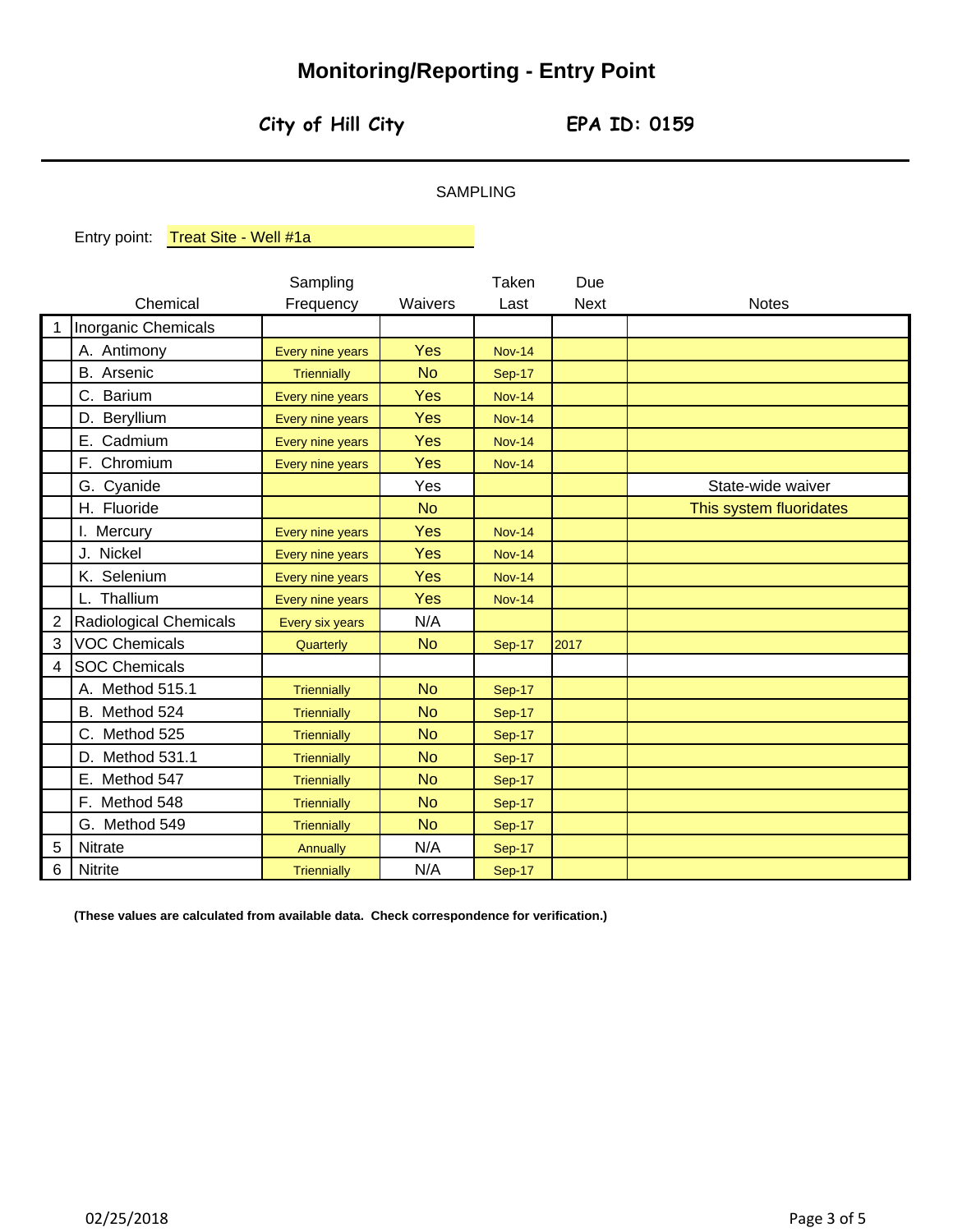#### **Bacteriological Monitoring**

| Bacteriological sampling and analysis: |                             | <b>January 1, 2017</b> |    | to | <b>January 1, 2018</b> |
|----------------------------------------|-----------------------------|------------------------|----|----|------------------------|
|                                        |                             |                        |    |    |                        |
| A                                      | Samples submitted:          |                        | 12 |    |                        |
| B                                      | Samples required:           |                        |    |    | One Sample Each Month. |
| C                                      | Survey samples:             |                        |    |    |                        |
| D                                      | Safe samples:               |                        | 12 |    |                        |
| E.                                     | Unsafe samples:             |                        |    |    |                        |
| F                                      | Repeat samples:             |                        |    |    |                        |
| н                                      | <b>Groundwater Samples:</b> |                        |    |    |                        |
|                                        |                             |                        |    |    |                        |

#### **Lead and Copper Monitoring**

(These values are calculated from available data. Check correspondence for verification.)

| A Date Last Tested:  |                    | September 27, 2017      |  |  |  |  |  |
|----------------------|--------------------|-------------------------|--|--|--|--|--|
| B Samples required:  | 10                 |                         |  |  |  |  |  |
| C Sampling Frequency | <b>Triennially</b> |                         |  |  |  |  |  |
| D Date Due Next      | 2017               |                         |  |  |  |  |  |
| E Lead - 90% Level   |                    | Action Level - 15 ug/l  |  |  |  |  |  |
| F Copper 90% Level   | 1.06               | Action Level - 1.3 mg/l |  |  |  |  |  |

#### **Disinfectant Residual Monitoring**

| Residual sampling and analysis: |             | to                                                                          | <b>January 1, 2018</b>   |                                                           |  |  |  |
|---------------------------------|-------------|-----------------------------------------------------------------------------|--------------------------|-----------------------------------------------------------|--|--|--|
| Samples submitted:              | 12          |                                                                             |                          |                                                           |  |  |  |
| Samples required:               |             | One Sample Each Month.                                                      |                          |                                                           |  |  |  |
| Last Qtr CI Residual:           | 0.65        |                                                                             | mg/l                     |                                                           |  |  |  |
|                                 | 0.77        |                                                                             | mg/l                     |                                                           |  |  |  |
| Date of last DBP test:          |             |                                                                             |                          |                                                           |  |  |  |
| THM - Qtr Average:              | 24.9        |                                                                             | ug/l                     |                                                           |  |  |  |
| Haa5 - Qtr Average:             | $\mathbf 0$ |                                                                             | ug/l                     |                                                           |  |  |  |
|                                 |             |                                                                             |                          |                                                           |  |  |  |
| Date of last test:              |             |                                                                             |                          |                                                           |  |  |  |
| <b>Asbestos Result:</b>         |             |                                                                             | million fibers per liter |                                                           |  |  |  |
|                                 |             |                                                                             |                          |                                                           |  |  |  |
|                                 |             |                                                                             |                          |                                                           |  |  |  |
|                                 |             |                                                                             |                          |                                                           |  |  |  |
|                                 |             | <b>January 1, 2017</b><br><b>Running Annual Average:</b><br><b>Asbestos</b> |                          | September 6, 2017<br><b>Waiver - Testing Not Required</b> |  |  |  |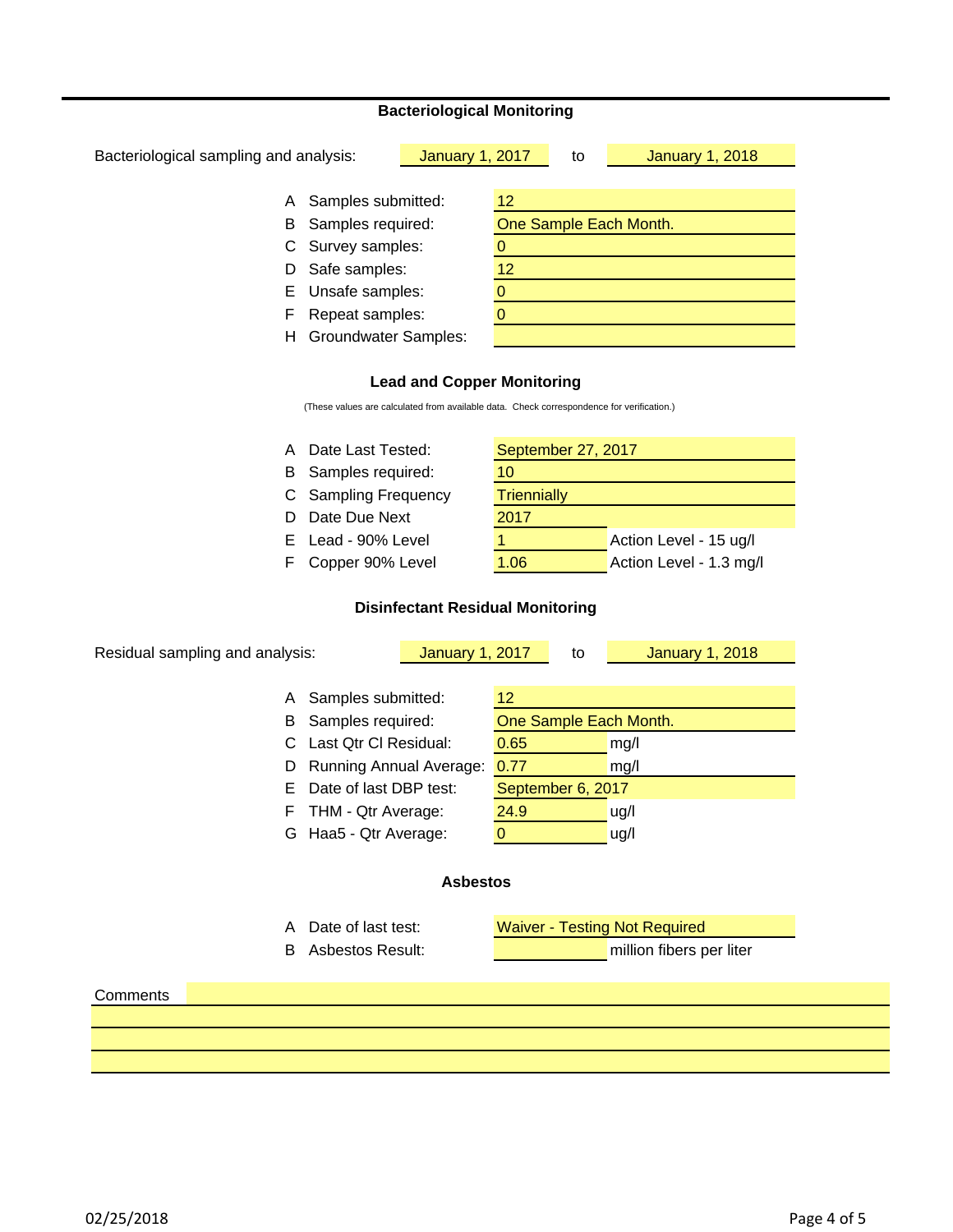# **Violations and Significant Deficiencies**



| <b>Significant Deficiency</b> | Date Identified | Date Corrected |
|-------------------------------|-----------------|----------------|
|                               |                 |                |
|                               |                 |                |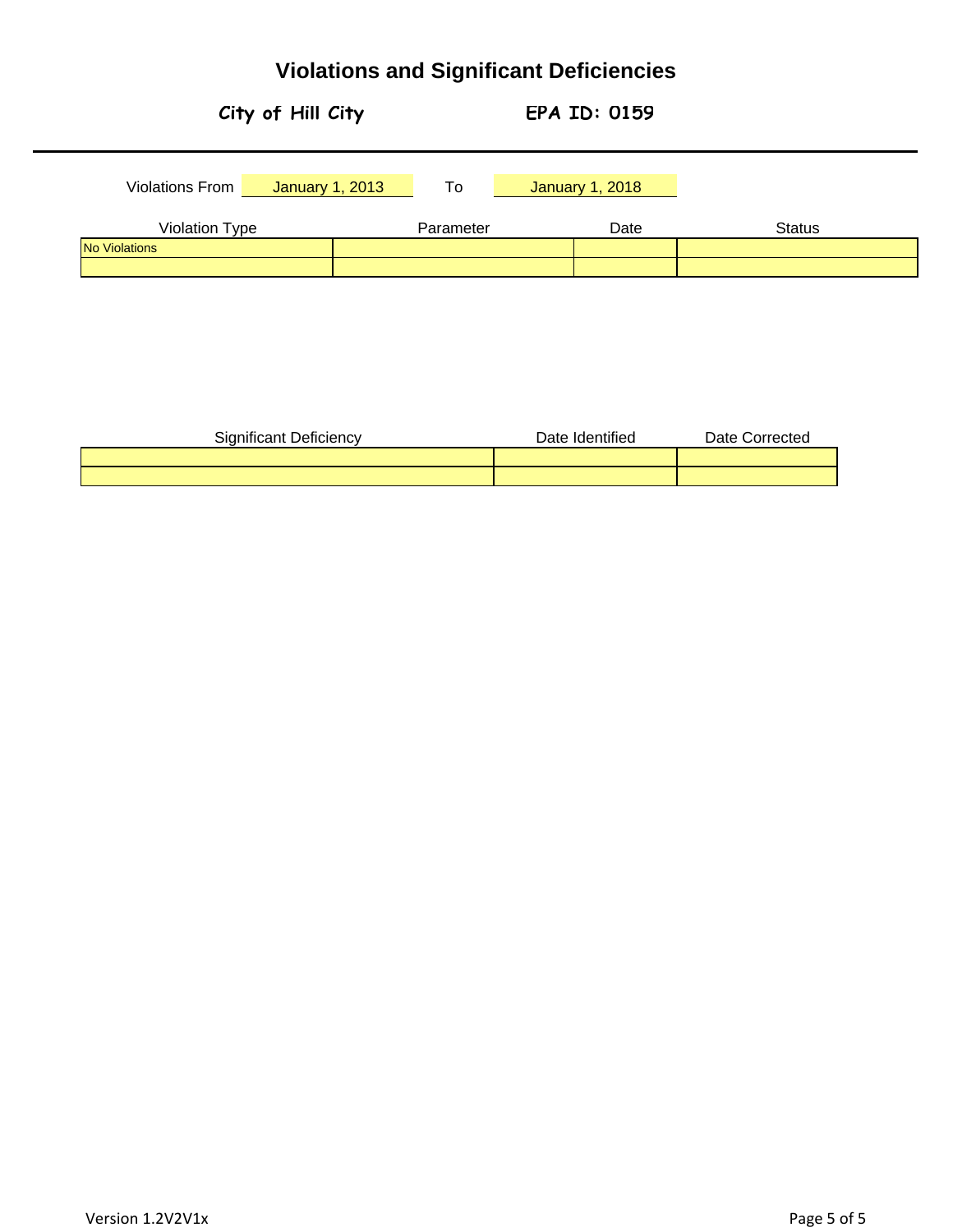# **EPA ID#: 0159 System Name: City of Hill City**

Sampler- Mr Dennis Schrier Work Phone-(605)574-4155 Title- Public Works Directo Address- PO Box 395 Hill City SD 57745-0395

Location-<br>
City: Hill City County: Pennington Service Area- Municipality PWS Owner Type- Local Government Water Supply Type- Groundwater Supply

Population Served- 950 Service Connections- 457

#### **Sources for Hill City**

|                |                             | Year         | Depth  | <b>Diameter</b> |                     |                        |                      |                                                                                               |
|----------------|-----------------------------|--------------|--------|-----------------|---------------------|------------------------|----------------------|-----------------------------------------------------------------------------------------------|
| <b>Source</b>  | <b>Name</b>                 | <b>Built</b> | (feet) | (inches)        | <b>Availability</b> | <b>Type</b>            | <b>Vulnerability</b> | <b>Treatment</b>                                                                              |
| 01             | <b>TREAT SITE-#1 GALLER</b> |              |        |                 | Emergency           | <b>Treatment Plant</b> | Non-Vulnerable       | Aeration Disinfection - Hypochlorites Fluoridation - H2SiF6                                   |
| 02             | TREAT SITE-#2 GALLER        |              |        |                 | Emergency           | <b>Treatment Plant</b> | Non-Vulnerable       | Aeration Disinfection - Hypochlorites Fluoridation - H2SiF6                                   |
| 03             | TREAT SITE - #1A            |              |        |                 | Permanent           | <b>Treatment Plant</b> | Non-Vulnerable       | Aeration Disinfection - Hypochlorites Corrosion Control -<br>Phosphates Fluoridation - H2SiF6 |
| 04             | TREAT SITE-#3 GALLER        |              |        |                 |                     | <b>Treatment Plant</b> | Non-Vulnerable       | Aeration Disinfection - Hypochlorites Fluoridation - H2SiF6                                   |
| 05             | TREAT SITE - #2A            | 1950         |        | 8               |                     | <b>Treatment Plant</b> | Non-Vulnerable       | Aeration Disinfection - Hypochlorites Fluoridation - H2SiF6                                   |
| 06             | TREAT SITE - #4             |              |        |                 | Permanent           | <b>Treatment Plant</b> | Non-Vulnerable       | Aeration Disinfection - Hypochlorites Corrosion Control -<br>Phosphates Fluoridation - H2SiF6 |
| 07             | TREAT SITE - #5             |              |        |                 | Emergency           | <b>Treatment Plant</b> | Non-Vulnerable       | Aeration Disinfection - Hypochlorites Fluoridation - H2SiF6                                   |
| 08             | <b>ENTRY POINT #4 #5</b>    |              |        |                 | Emergency           |                        | Non-Vulnerable       | No Treatment                                                                                  |
| $\overline{1}$ | #2B                         | 1947         | 250    | $\mathbf{R}$    |                     | Groundwater            | Non-Vulnerable       | No Treatment                                                                                  |
| 13             | #1 GALLERY                  | 1947         | 19     | 96              | Emergency           | Groundwater            | Non-Vulnerable       | <b>Treatment At Plant</b>                                                                     |
| 14             | #2 GALLERY                  | 1950         | 17     | 10              | Emergency           | Groundwater            | Non-Vulnerable       | <b>Treatment At Plant</b>                                                                     |
| 15             | #1A                         | 1947         | 145    | $\mathbf{R}$    | Permanent           | Groundwater            | Vulnerable           | <b>Treatment At Plant</b>                                                                     |
| 16             | #3 GALLERY                  | 1978         | 17     | 8               |                     | Groundwater            | Non-Vulnerable       | <b>Treatment At Plant</b>                                                                     |
| 17             | #2A                         | 1950         | 250    | $\circ$         |                     | Groundwater            | Non-Vulnerable       | <b>Treatment At Plant</b>                                                                     |
| 18             | #4                          | 1989         | 329    |                 | Permanent           | Groundwater            | Vulnerable           | <b>Treatment At Plant</b>                                                                     |
| 19             | #5                          | 1989         | 430    | 6               | Emergency           | Groundwater            | Vulnerable           | <b>Treatment At Plant</b>                                                                     |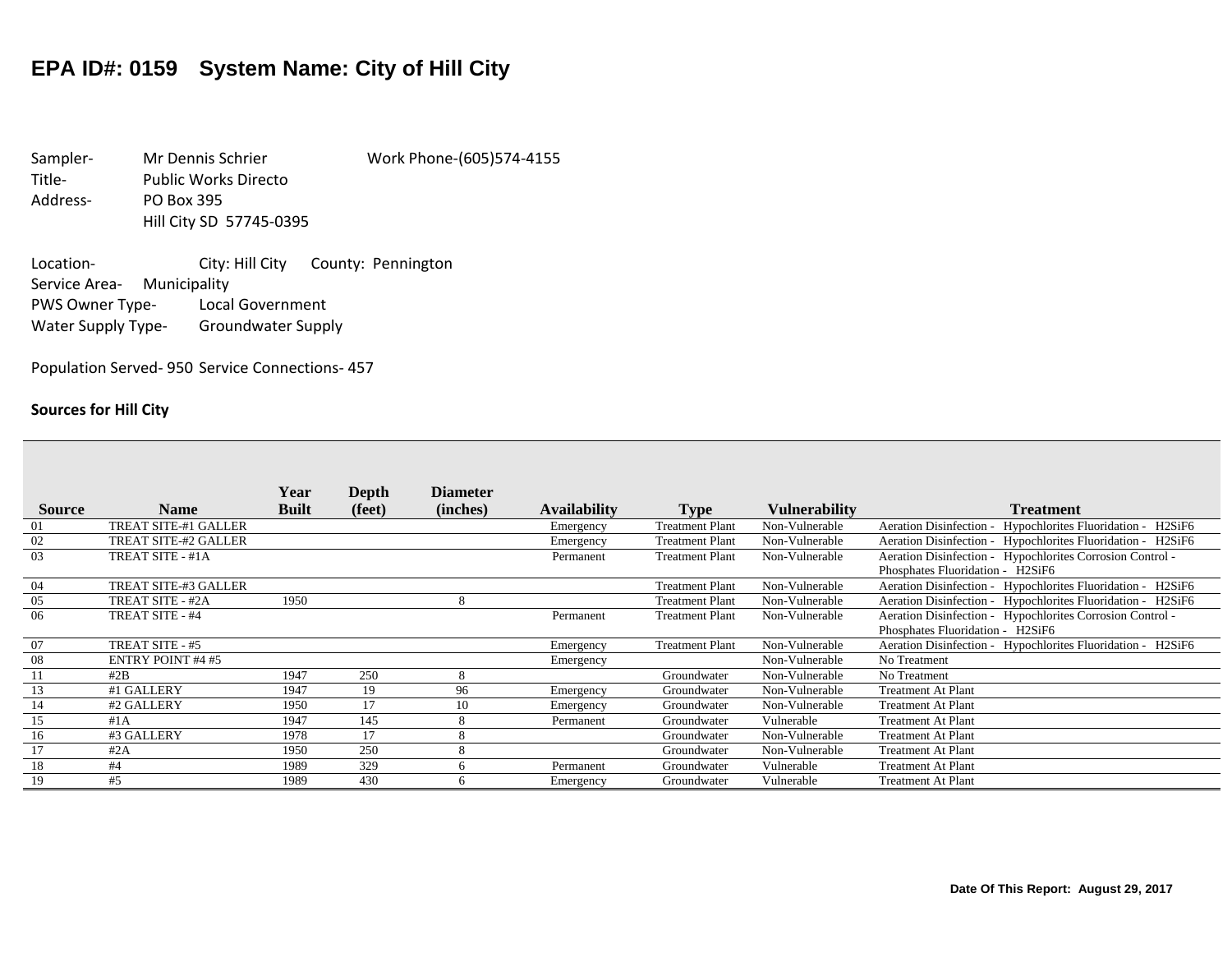# **EPA ID#: 0159 System Name: City of Hill City**

#### **Common Ion Data**

*(All chemical data are reported in milligrams per liter (mg/l) except pH and Langlier Index)* 

*Please refer to Private Well Data for more information about these test results.* 

|               |      |          |            | <b>Conduct</b> |      | Alk- | Alk- |                |     |           |      |      |      |           |            |                  |                 | Hard | Lang    |            |              |
|---------------|------|----------|------------|----------------|------|------|------|----------------|-----|-----------|------|------|------|-----------|------------|------------------|-----------------|------|---------|------------|--------------|
| <b>Source</b> | Type | Date     | <b>TDS</b> | ance           | pH   | M    | D    | N <sub>a</sub> | K   | <b>Ca</b> | Mg   | Fe   | Mn   | <b>Cl</b> | <b>SO4</b> | HCO <sub>3</sub> | CO <sub>3</sub> | ness | lier    | <b>NO3</b> | $\mathbf{F}$ |
| -01           | Raw  | 11/18/81 | 224        | 360            | 7.04 | 150  |      |                | 6.1 | 38.0      | 13.0 | 0.08 | 0.03 | 7.0       | 22         | 183              | $\Omega$        | 149  | $-0.99$ | 4.7        | 0.27         |
| 02            | Raw  | 05/04/88 | 144        | 223            | 6.98 | 154  |      | 8              | 4.0 | 21.0      | 7.0  | 0.05 | 0.03 | 6.0       |            | 188              | $\theta$        | 82   | $-1.77$ | 0.6        | 0.29         |
| 03            | Raw  | 09/22/93 | 152        | 355            | 7.11 | 158  |      | 11             | 5.0 | 50.0      | 14.0 | 0.05 | 0.03 | 8.0       | 20         | 193              | $\Omega$        | 183  | $-0.39$ | 2.1        | 0.24         |
| -04           | Raw  | 11/18/81 | 256        | 510            | 7.10 | 186  |      |                | 7.6 | 55.0      | 16.0 | 3.60 | 0.57 | 41.0      | 25         | 227              | $\Omega$        | 213  | $-0.68$ | 0.1        | 0.25         |
| -06           | Raw  | 09/22/93 | 126        | 350            | 6.90 | 122  |      | 10             | 5.0 | 41.0      | 14.0 | 0.05 | 0.03 | 18.0      | 29         | 149              | $\Omega$        | 160  | $-0.79$ | 2.4        | 0.23         |
| -07           | Raw  | 09/22/93 | 190        | 430            | 6.94 | 145  |      |                | 5.0 | 52.0      | 17.0 | 0.05 | 0.03 | 32.0      | 29         | 177              | $\Omega$        | 200  | $-0.61$ | 0.6        | 0.28         |
| -06           | Raw  | 03/17/97 | 200        | 355            | 7.20 | 120  |      |                | 5.0 | 30.0      | 13.0 | 0.05 | 0.03 | 12.0      | 30         | 146              | $\Omega$        | 129  | $+0.60$ | 1.2        | 0.20         |
| 03            | Raw  | 03/17/97 | 250        | 480            | 8.20 | 210  |      | 24             | 7.0 | 55.0      | 19.0 | 0.05 | 0.03 | 9.0       | 27         | 256              | $\theta$        | 216  | $+1.30$ | 1.0        | 0.20         |
| 06            | Raw  | 03/12/03 | 232        | 400            | 7.51 | 136  |      |                | 4.8 | 40.4      | 15.2 | 0.05 | 0.05 | 26.0      | 25         | 166              | $\Omega$        | 10   | $-0.25$ | 1.0        | 0.28         |
| 15            | Raw  | 01/19/06 | 288        | 536            | 7.40 | 163  |      |                | 4.6 | 55.1      | 19.8 | 0.10 | 0.01 | 48.0      | 24         | 199              | $\Omega$        | 219  | $-0.15$ | 0.4        | 0.20         |
| 18            | Raw  | 01/19/06 | 241        | 450            | 7.53 | 142  |      | 13             | 4.9 | 45.4      | 16.7 | 0.05 | 0.01 | 34.0      | 21         | 174              | $\theta$        | 182  | $-0.16$ | 0.6        | 0.28         |
|               | Raw  | 11/20/14 | 268        | 471            | 7.20 | 174  |      |                | 4.8 | 54.3      | 17.8 | 0.00 | 0.00 | 28.2      | 25         | 212              | $\Omega$        | 209  | $-0.33$ | 1.9        | 0.28         |
| Averages      |      |          | 214        | 410            | 7.26 | 155  |      |                | 5.3 | 44.8      | 15.2 | 0.35 | 0.07 | 22.4      | 23         | 189              | $\Omega$        | 163  |         | I.4        | 0.25         |

|               |         |          |            | Conduct |      | Alk- | Alk-        |           |     |           |                |      |      |      |                 |                  |                   | Hard | $\text{Lang}$ |                 |      |
|---------------|---------|----------|------------|---------|------|------|-------------|-----------|-----|-----------|----------------|------|------|------|-----------------|------------------|-------------------|------|---------------|-----------------|------|
| <b>Source</b> | Type    | Date     | <b>TDS</b> | ance    | pH   | M    | D           | <b>Na</b> |     | <b>Ca</b> | M <sub>2</sub> | Fe   | Mn   |      | SO <sub>4</sub> | HCO <sub>3</sub> | CO3               | ness | lier          | NO <sub>3</sub> |      |
| 01            | Treated | 03/25/80 | 218        | 343     | 7.31 | 149  | $\theta$    |           | 4.5 | 42.0      | 16.0           | 0.02 | 0.04 | 10.7 | 20              | 182              |                   | 171  | $-0.68$       | 0.4             | 0.24 |
| 03            | Treated | 10/14/99 | 220        | 384     | 7.42 | 138  | $^{\prime}$ |           | 5.0 | 41.0      | 14.0           | 0.02 | 0.01 | 16.0 | 30              | 168              |                   | 160  | $-0.36$       | 0.7             | 0.30 |
| 06            | Treated | 10/14/99 | 214        | 356     | 7.23 | 152  |             |           | 4.0 | 39.0      | 12.0           | 0.06 | 0.01 | 4.0  |                 | 185              |                   | 146  | $-0.53$       | 0.7             | 0.30 |
| 03            | Treated | 03/12/03 | 272        | 447     | 7.55 | 159  | $\theta$    |           | 4.2 | 45.9      | 17 F           | 0.05 | 0.05 | 23.5 | 30              | 194              |                   |      | $-0.09$       |                 | 1.44 |
| 03            | Treated | 01/14/09 | 267        | 502     | 7.43 | 172  | $\theta$    |           | 3.0 | 41.4      | 19.3           | 0.05 | 0.01 | 30.0 | 23              | 210              | $\mathbf{0}$      | 183  | $-0.22$       | 0.7             | 1.29 |
| 06            | Treated | 01/14/09 | 244        | 460     | 7.72 | 146  |             | 16        | 3.8 | 35.7      | 16.9           | 0.15 | 0.01 | 35.5 |                 | 178              | $\mathbf{0}$      | 159  | $-0.66$       | 0.7             | 0.28 |
| 03            | Treated | 09/29/11 | 284        | 467     | 7.03 | 180  | $\theta$    | 14        | 5.2 | 56.2      | 18.            | 0.03 | 0.05 | 27.0 | 25              | 220              | $\mathbf{\Omega}$ | 215  | $-0.46$       |                 | 0.73 |
|               | Treated | 09/29/11 | 266        | 443     | 7.06 | 152  | $\theta$    | 16        | 5.5 | 49.5      | 16.5           | 0.04 | 0.05 | 32.0 | 29              | 185              |                   | 191  | $-0.56$       |                 | 0.30 |
| 06            | Treated | 11/20/14 | 264        | 475     | 7.04 | 141  | $\theta$    | 23        | 5.5 | 47.6      | 17.0           | 0.00 | 0.00 | 46.4 | 24              | 172              |                   | 189  | $-0.64$       | 2.0             | 1.54 |
| Averages      |         |          | 250        | 431     | 7.31 | 154  | $\theta$    | 14        | 4.5 | 44.3      | 16.4           | 0.05 | 0.03 | 25.0 | 24              | 188              |                   | 158  |               | 1.0             | 0.71 |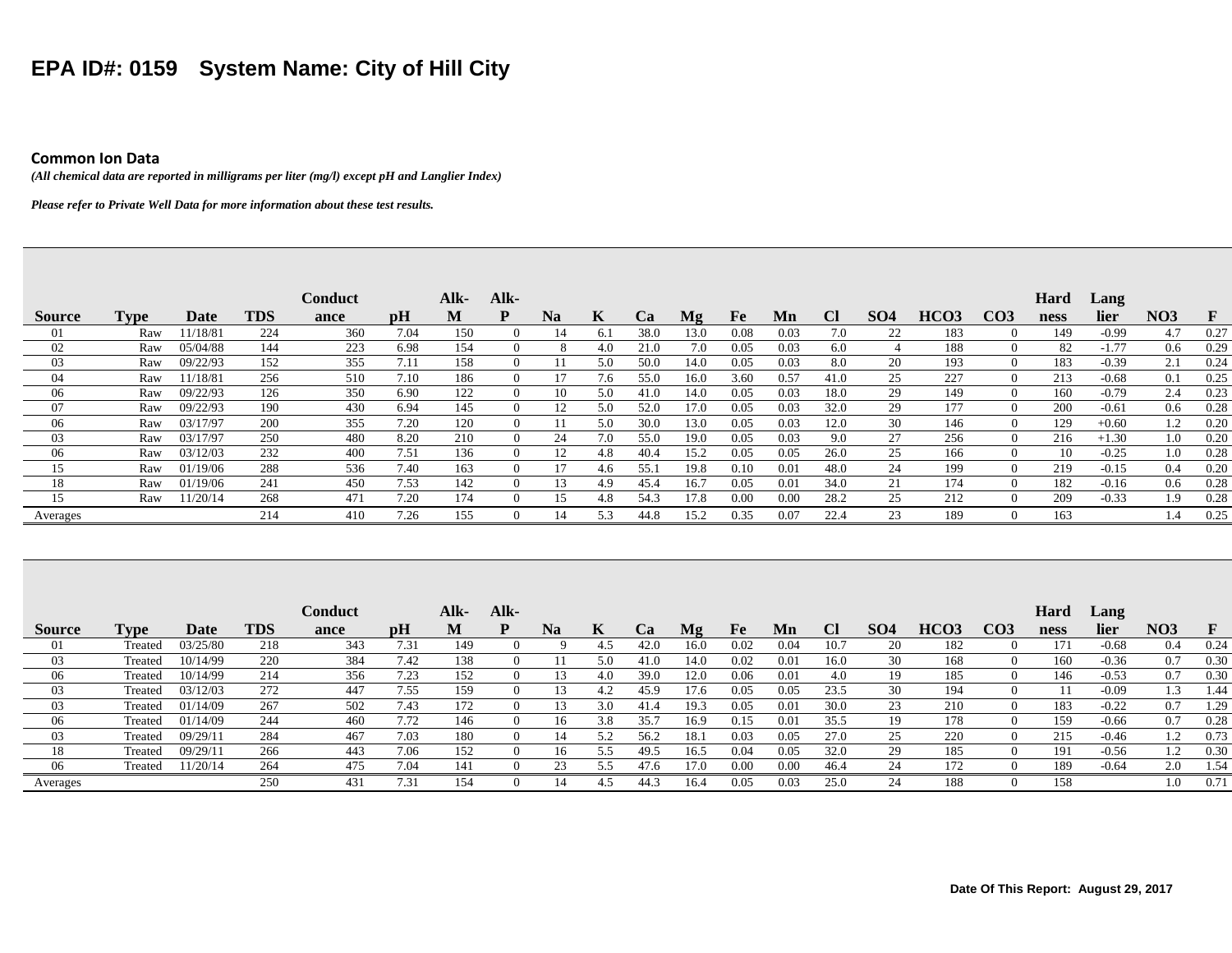You can contact us by calling (605)574-2300 or write us at PO Box 395 Hill City SD 57745-0395

# City of Hill City

# **2017 Drinking Water Report**

. . <u>.</u> . . . . . . . . . . . *It's your tap water!* 



EPA ID: 0159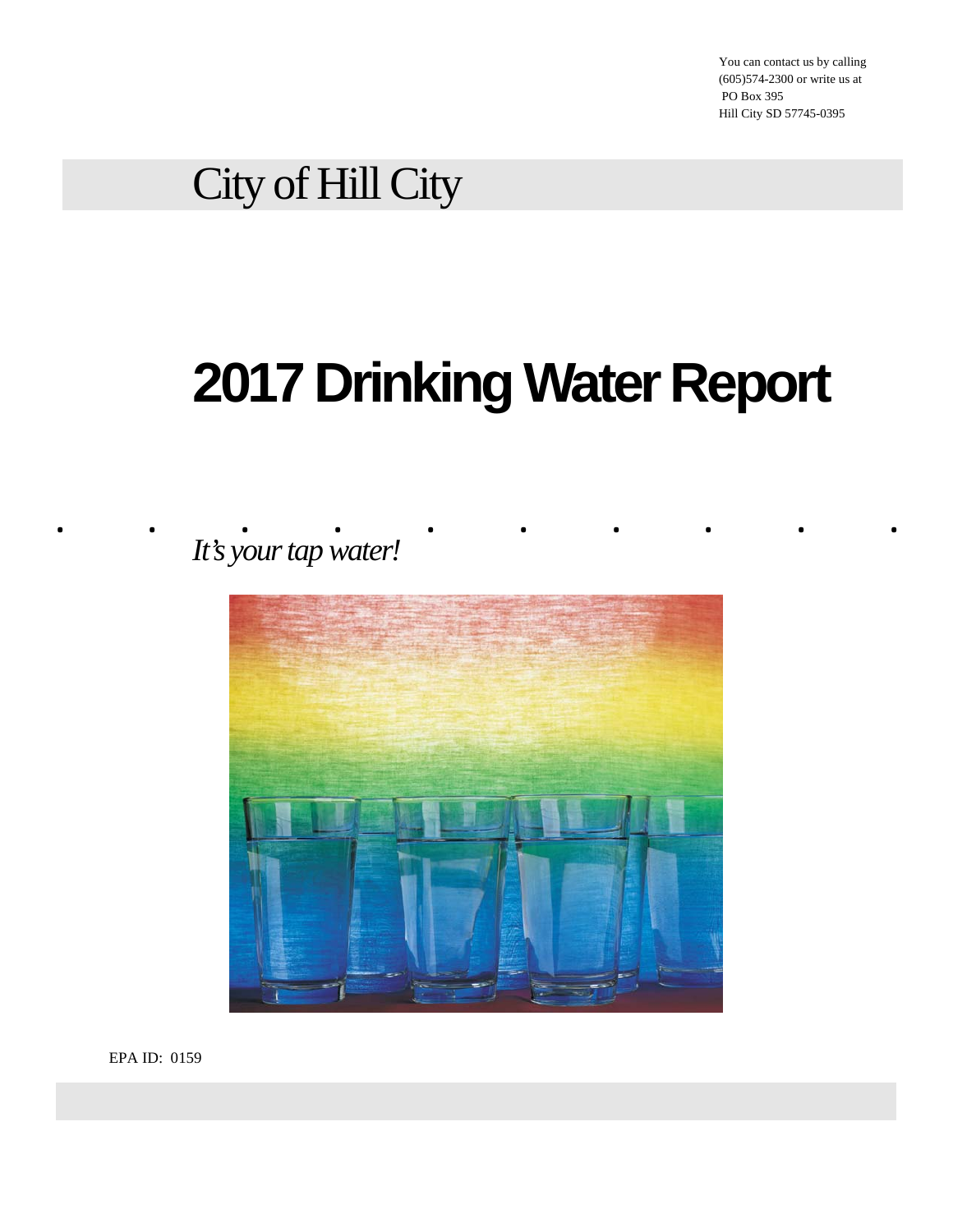# Water Quality

. . :<br>:<br>: :<br>:<br>: :<br>:<br>: :<br>:<br>: . :<br>:<br>: :<br>:<br>: .

*Last year, the City of Hill City monitored your drinking water for possible contaminants. This brochure is a snapshot of the quality of the water that we provided last year. Included are details about where your water comes from, what it contains, and how it compares to Environmental Protection Agency (EPA) and state standards. We are committed to providing you with information because informed customers are our best allies.* 

#### **Water Source**

We serve more than 950 customers an average of 95,000 gallons of water per day. Our water is groundwater that we produce from local wells. The state has performed an assessment of our source water and they have determined that the relative susceptibility rating for the Hill City public water supply system is medium.

For more information about your water and information on opportunities to participate in public meetings, call (605)574- 2300 and ask for Brett McMacken.

#### **Additional Information**

The sources of drinking water (both tap water and bottled water) include rivers, lakes, streams, ponds, reservoirs, springs, and wells. As water travels over the surface of the land or through the ground, it dissolves naturally-occurring minerals, and can pick up substances resulting from the presence of animals or from human activity.

Contaminants that may be present in source water include:

- *Microbial contaminants*, such as viruses and bacteria, which may come from sewage treatment plants, septic systems, agricultural livestock operations, and wildlife.
- *Inorganic contaminants*, such as salts and metals, which can be naturally-occurring or result from urban stormwater runoff, industrial or domestic wastewater discharges, oil and gas production, mining, or farming.
- *Pesticides and herbicides,* which may come from a variety of sources such as agriculture, urban stormwater runoff, and residential uses.
- *Organic chemical contaminants*, including synthetic and volatile organic chemicals, which are by-products of industrial processes and petroleum production, and can also come from gas stations, urban stormwater runoff, and septic systems.
- *Radioactive contaminants*, which can be naturally-occurring or be the result of oil and gas production and mining activities.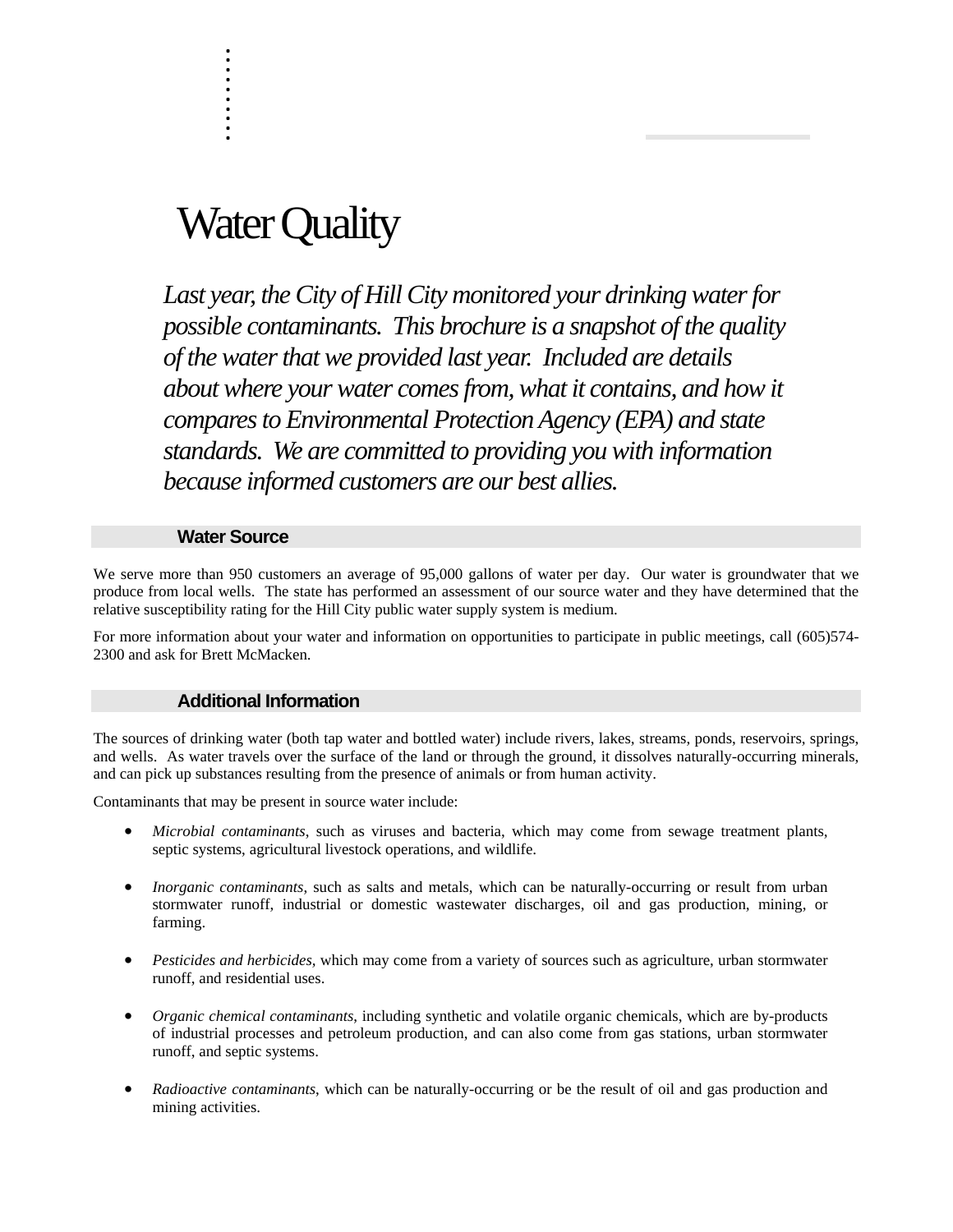In order to ensure that tap water is safe to drink, EPA prescribes regulations which limit the amount of certain contaminants in water provided by public water systems. FDA regulations establish limits for contaminants in bottled water which must provide the same protection for public health.

Drinking water, including bottled water, may reasonably be expected to contain at least small amounts of some contaminants. The presence of contaminants does not necessarily indicate that water poses a health risk. More information about contaminants and potential health effects can be obtained by calling the Environmental Protection Agency's Safe Drinking Water Hotline (800-426-4791).

Some people may be more vulnerable to contaminants in drinking water than the general population. Immunocompromised persons such as persons with cancer undergoing chemotherapy, persons who have undergone organ transplants, people with HIV/AIDS or other immune system disorders, some elderly, and infants can be particularly at risk from infections. These people should seek advice about drinking water from their health care providers. EPA/CDC guidelines on appropriate means to lessen the risk of infection by *Cryptosporidium* and other microbial contaminants can be obtained by calling the Environment Protection Agency's Safe Drinking Water Hotline (800-426-4791).

If present, elevated levels of lead can cause serious health problems, especially for pregnant women and young children. Lead in drinking water is primarily from materials and components associated with service lines and home plumbing. The City of Hill City public water supply system is responsible for providing high quality drinking water, but cannot control the variety of materials used in plumbing components. When your water has been sitting for several hours, you can minimize the potential for lead exposure by flushing your tap for 30 seconds to 2 minutes before using water for drinking or cooking. If you are concerned about lead in your water, you may wish to have your water tested. Information on lead in drinking water, testing methods, and steps you can take to minimize exposure is available from the Safe Drinking Water Hotline or at *http://www.epa.gov/safewater/lead*.

#### **Detected Contaminants**

The attached table lists all the drinking water contaminants that we detected during the 2017 calendar year. The presence of these contaminants in the water does not necessarily indicate that the water poses a health risk. Unless otherwise noted, the data presented in this table is from testing done January 1 – December 31, 2017 The state requires us to monitor for certain contaminants less than once per year because the concentrations of these contaminants are not expected to vary significantly from year to year. Some of the data, though representative of the water quality, is more than one year old.

While your drinking water meets EPA's standard for arsenic, it does contain low levels of arsenic. EPA's standard balances the current understanding of arsenic's possible health effects against the costs of removing arsenic from drinking water. EPA continues to research the health effects of low levels of arsenic, which is a mineral known to cause cancer in humans at high concentrations and is linked to other health effects such as skin damage and circulatory problems.